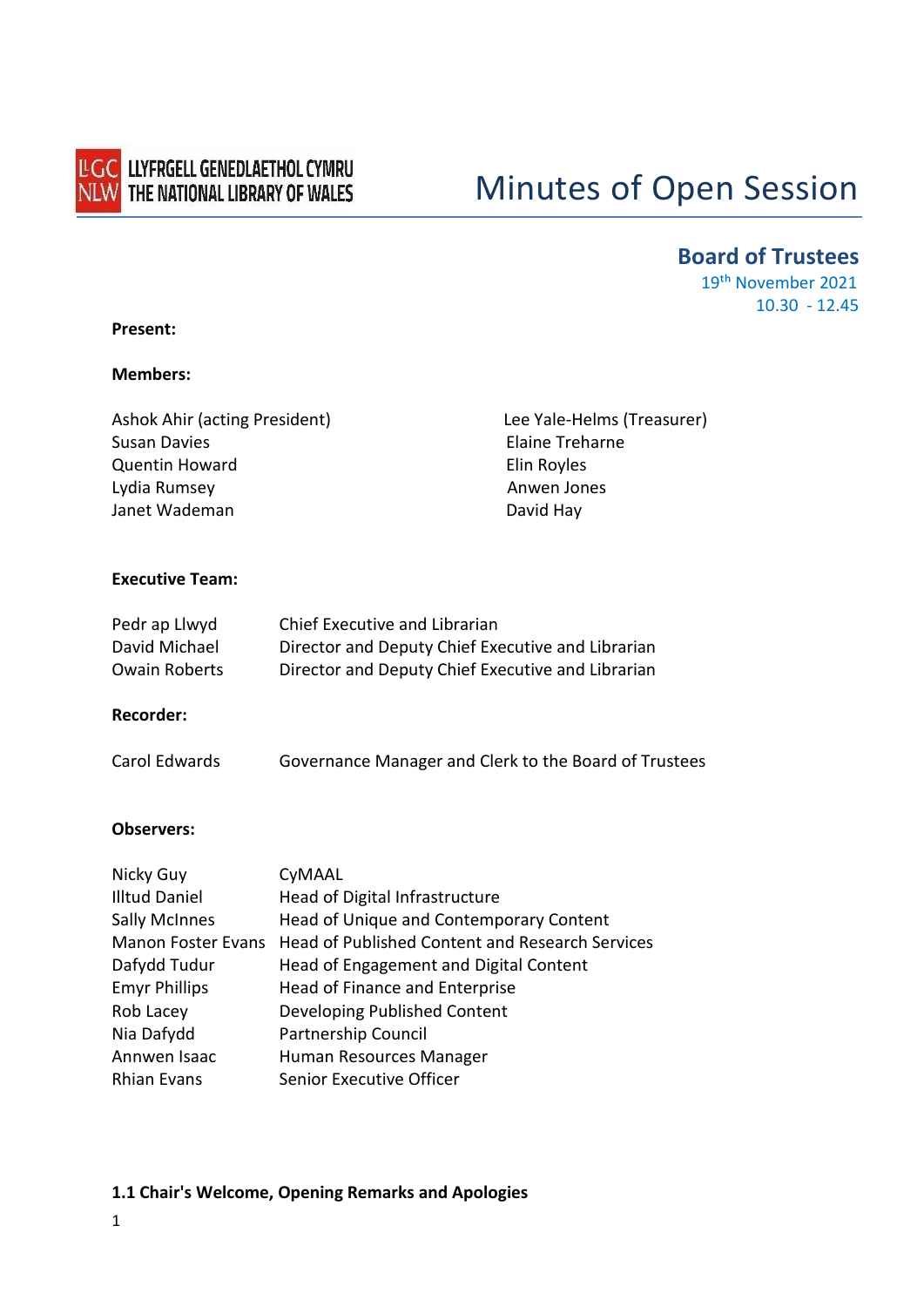The Chair welcomed everyone to the meeting, the first one he had chaired in his role as interim President. He thanked the Trustees for the one-to-one conversations held during the previous weeks, which would be very useful for setting a direction for the Library over the coming months. As a result of those conversations, a work plan will be drafted for the Board and presented at the January meeting.

The Board has an important role in taking forward the Tailored Review, and by early 2022, the intention is to create a single action plan for the organisation which includes the recommendations of the Tailored Review, the requirements of the Welsh Government's remit letter, and the objectives and actions of the new strategy launched on 18 November.

Apologies were received from Gwenllian Lansdown Davies, Carl Williams and Mike Cavanagh.

#### **1.2 Declarations of Interest relevant to the agenda**

There were no declarations of interest relevant to the agenda items.

#### **1.3 Minutes of meetings held on 17ᵗʰ September 2021 and discussion of matters arising**

The minutes were approved subject to this correction on page 3;

"The critical challenge facing the Library at present is meeting the capital spend for March 2021" – the date needs to be corrected to 2022.

#### **Matters arising**

Framework Document – the final version will be presented to the January Board meeting

Trustee Badges – this is in place.

The President and Vice-President's Campaign – Nicky Guy provided an update and informed members that a number of applications had been received, but that the Deputy Minister had decided to re-run the campaign to try to increase diversity, particularly for the President's campaign. It is hoped to be able to interview during January for both posts, and the appointee to the President's role will then appear before the Senedd Scrutiny Committee in March.

#### **PRESENTATION**

Richard Newton, Richard Newton Consulting – *An External review of the National Library of Wales' potential for generating commercial income*

The report, commissioned by the Library as one of the recommendations of the Tailored Review, investigated the Library's potential to develop commercial income-generation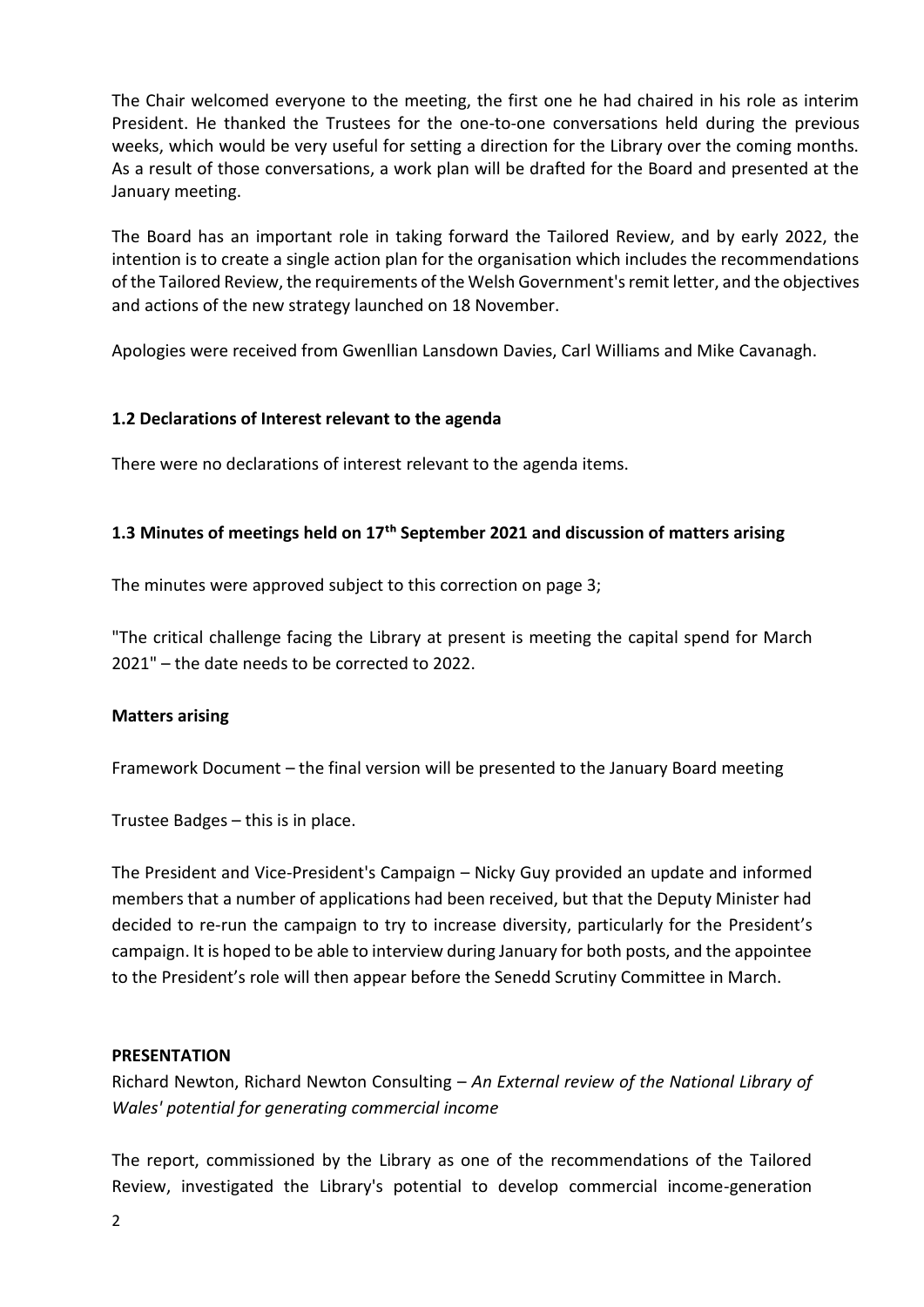opportunities. The report acknowledged that there is potential to develop this area, although there are challenges to be overcome so as to achieve this.

Richard Newton was thanked for his comprehensive and useful report, which lays the foundation for the Library to develop this area, and plan for the future.

The Library is also about to commission a report on its economic impact and potential as a tourism destination, and there may be an overlap between this report and Richard Newton's report. It was therefore suggested that the second report be received, and then the two be discussed together.

Members were reminded that discussions are also taking place between the Historic Wales partners on the development of a joint e-commerce platform for the bodies, and this may impact on the Library's plans.

## **Section 2 Chief Executive and Librarian's Report**

The Chief Executive thanked Dawn Bowden MS, Deputy Minister for Arts and Sport, Trustees and Welsh Government officials for their input into the launch of the strategy the previous day.

Aberystwyth Town Council intends to submit an application to UNESCO to nominate Aberystwyth and Ceredigion as one of UNESCO's 'cities of literature' in 2023. The Library is a member of the executive committee along with Aberystwyth University, the County Council, Aberystwyth Town Council, the Books Council and the Centre for Advanced Welsh and Celtic Studies. Due to the importance of Aberystwyth in the world of books and literature, the emphasis of the application will be on books, reading and literary creativity. If the application were to be successful, it would be necessary to ensure that any activities undertaken by the Library aligned with our strategic plan, but gaining "City of Literature" status would be advantageous in promoting the Library.

We are in discussions to establish a Clip Centre in Merthyr Tydfil, and this has been agreed in principle – this would again benefit the Library as there is no longer an archive in Merthyr.

The Rhondda Tunnel Society is preparing an application to the Lottery for funding to re-open the Gelli Felyn tunnel, and the Library is discussing the possibility of installing an exhibition at the tourist information centre there.

The above three points highlight the Library's willingness to create partnerships and have a presence in some areas where we are not currently visible.

The Library intends to provide a space for a play and reading area for children, and hopes to complete the work before the end of the financial year. Although the timetable is challenging,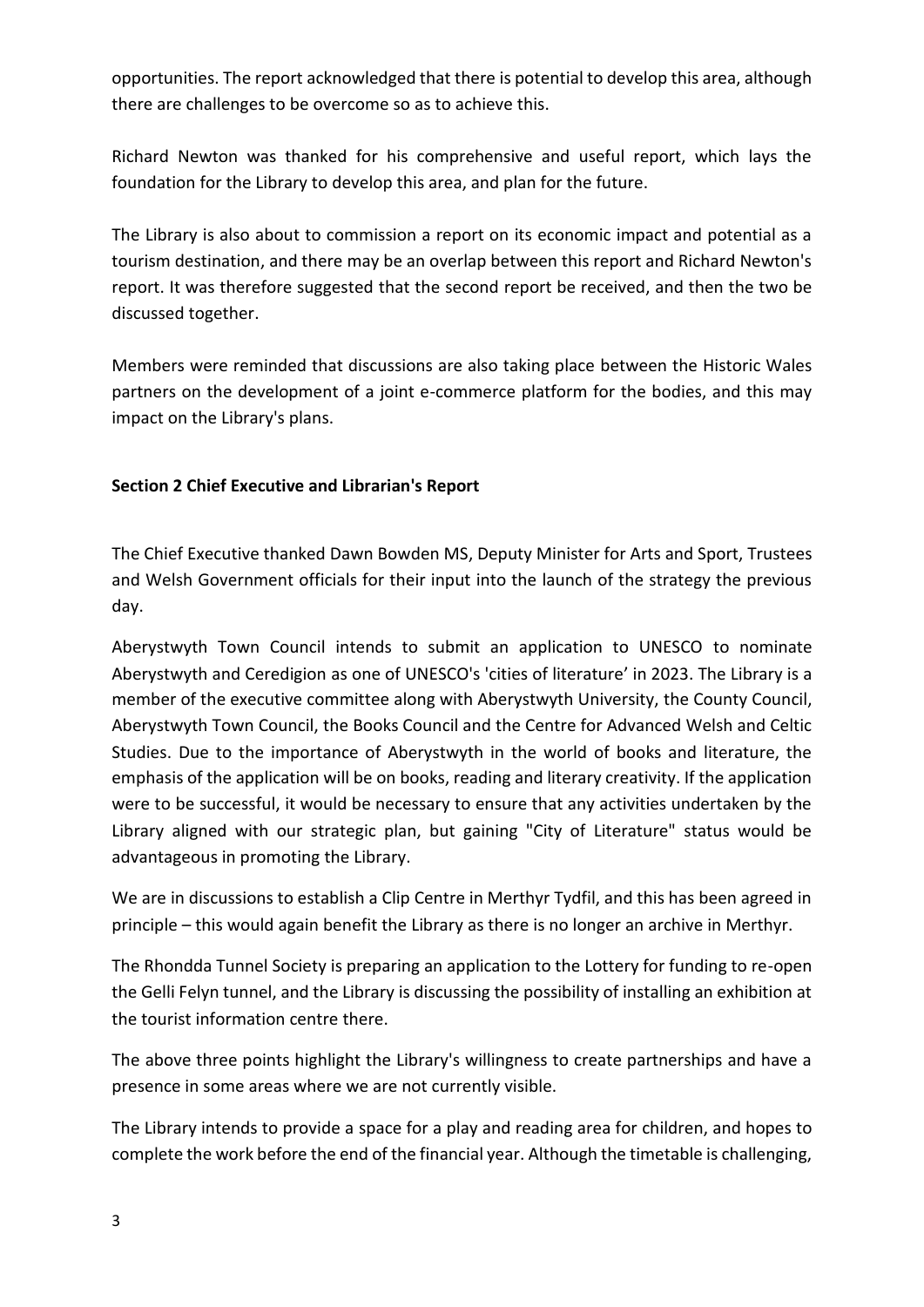members were assured that users' views will be taken into account in the development of this space.

The Library is committed to diversity, and workshops to "decolonise our working practices" have been piloted jointly with Public Health Wales and Swansea University, which gives staff the opportunity to work with other staff from minority backgrounds in other organisations. Leading on from this, a post will be advertised shortly to develop the Library's various collections.

# **Section 3 Strategic Issues**

# **3.1 Tailored Review Action Plan**

The Chief Executive thanked the Trustees for the support of the Trustees in the closed session which will mean being able to specifically address recommendations 21 and 22 of the Review and ensure that a resilient staffing structure is in place to deliver the new strategy.

As already stated, the Tailored Review action plan will be incorporated into the strategy's action plan from now on rather than being presented separately.

# **3.2 Terms of Reference for the Board's Committees**

- **(i) Audit, Risk and Assurance**
- **(ii) Performance and Quality**
- **(iii) Finance and Resources**

The President thanked the committee chairs, Lee Yale-Helms and Janet Wademan, for their work in revising the terms of reference for the three standing committees, and for identifying new names for them that better cover the range of the Board and the Library's work.

The new terms of reference set a clear focus for the three committees, without any overlapping, and include some areas that had been omitted from the old terms of reference, such as human resources, and the building.

The re-naming of the committees, and their new terms of reference, were approved.

# **3.3 Appointments**

# **3.4.1 Appointment of Trustee - update**

4 7 applications were received, and following a filtering process on 23 November, interviews will take place on 1 December. The interview panel will be Ashok Ahir (acting President), Elin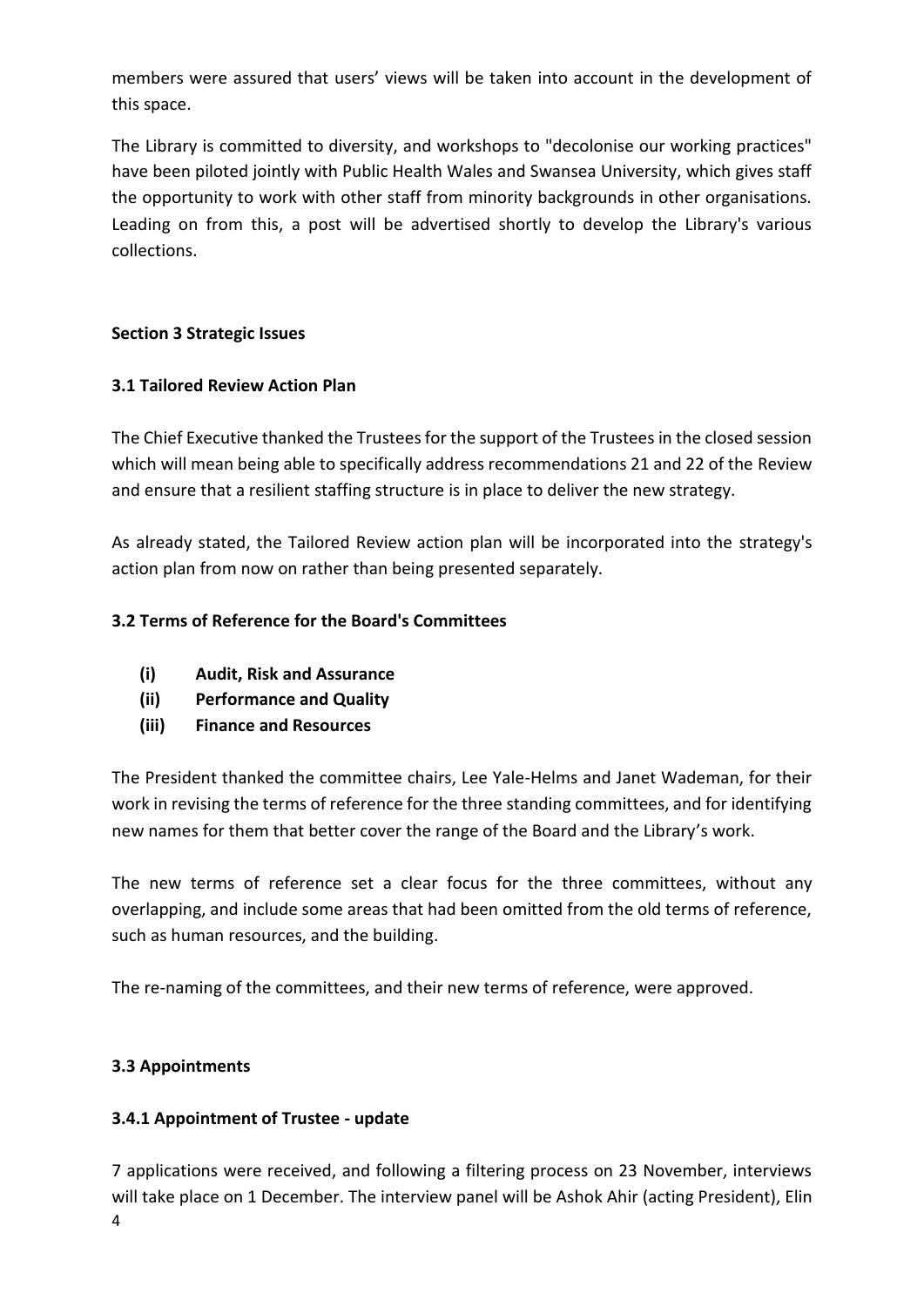Royles (Trustee), Catrin Hughes (Welsh Government) and Rheon Tomos (independent member).

The successful candidate will take up the role on 1 February 2022, following approval of the appointment by the Board at its meeting on 28 January 2022.

# **3.4.2 Appointment of a member to the Performance and Quality Committee**

A member is required to join the Performance and Quality Committee. The Clerk will follow this up with members.

# **3.4.3 Appointment of Trustee to the Pension Scheme Board**

A member is required to join the Pension Scheme Board. The Clerk will follow this up with members.

# **3.4.4 Confirmation of the appointment of the independent member of the Audit and Risk Committee**

Following an open competition, Huw Lloyd Jones was appointed as an independent member of the Audit and Risk (Audit, Risk and Assurance) Committee, and that appointment was approved by the Trustees.

## **Section 4 Corporate Affairs**

## **4.1 Financial Reports**

## **4.1.1 Draft Budget 2022/23**

The draft budget was presented by Emyr Phillips.

There is no concern about the 2022/23 budget, but there are concerns about the 2023/24 budget due to the uncertainty about how much GIA the Library will receive.

This has already been discussed at the Financial Planning Committee meeting, where the Treasurer asked about a scenario where the Library did not receive a £1m of additional GIA in 2023/24, and the impact of that on the Library. A special meeting of the committee is scheduled in December to begin discussing this, once the budget has been published.

Nicky Guy noted that the budget should be published on 20 December but hoped to be able to share indicative figures with the Library before then. The Welsh Government had received its spending review allocation this week, and it was not as good as expected  $-3$  years on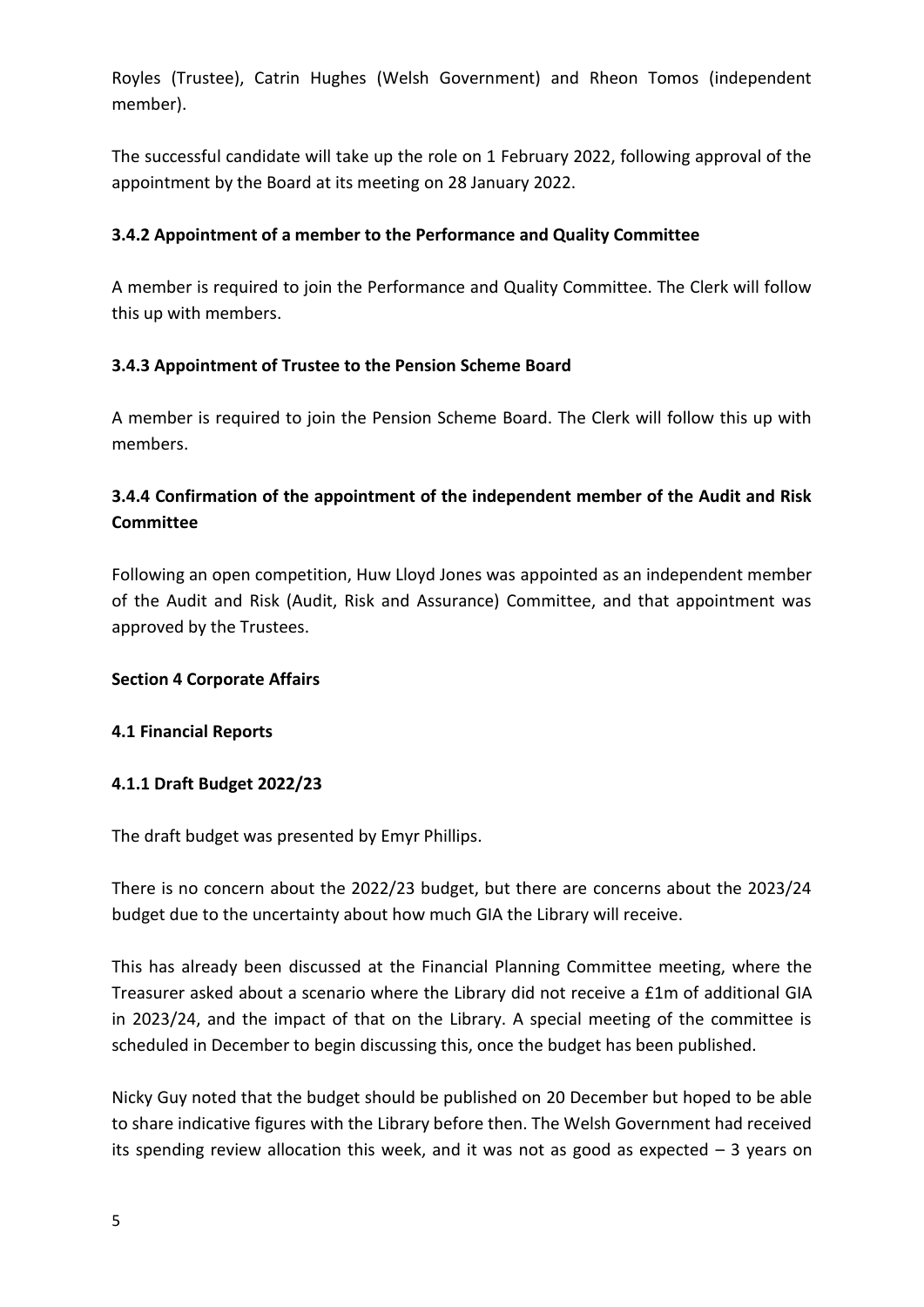capital (rather than 4) and 3 years on revenue. It is unlikely that more funding will be available, and it is expected that less capital funding will be available for the future.

# **4.1.2 September 2021 Management Accounts**

The management accounts were presented by Emyr Phillips, who stated that there is likely to be an underspend on the revenue budget, but that there is a significant risk around the capital budget of not being able to spend the funding before the end of March 2022. The Welsh Government has confirmed that there is no flexibility in terms of underspending capital.

Only one tender was received for work on the Post Room, and the price is considerably higher than estimated. The tender can be adapted to reduce the price and look at alternative options to ensure value for money. The Library has contacted the Welsh Government for their input on this issue.

The Library's investments are performing well, with an increase in market value from the position at 31 March 2021.

# **4.2 Compliance and Risk**

## **4.2.1 Corporate Risk Register**

The main risks, namely the financial ones, were highlighted, at the top of the list, R1 – R3; R7, capital expenditure has already been discussed.

2 new risks have been included, R8 and R9, relating to a shortage of resources in the ICT department. Recruitment to one high level post within the Operations Team has failed, and although two people have been offered the post, both have withdrawn – this is largely due to a lack of competitive salaries. There are also two lower-level posts vacant, which have not attracted applicants following advertising.

This is worrying and may lead to a failure in the Library's business continuity, so it was agreed that the Finance and Resources committee would address this at its next meeting on 17 January 2022, and discuss what options are available for the Library to try to overcome this.

## **Section 5: Committee Reports**

## **5.1 Draft Minutes of the Audit and Risk Committee which met on 8.10.21**

There were no questions from members regarding the content of the minutes.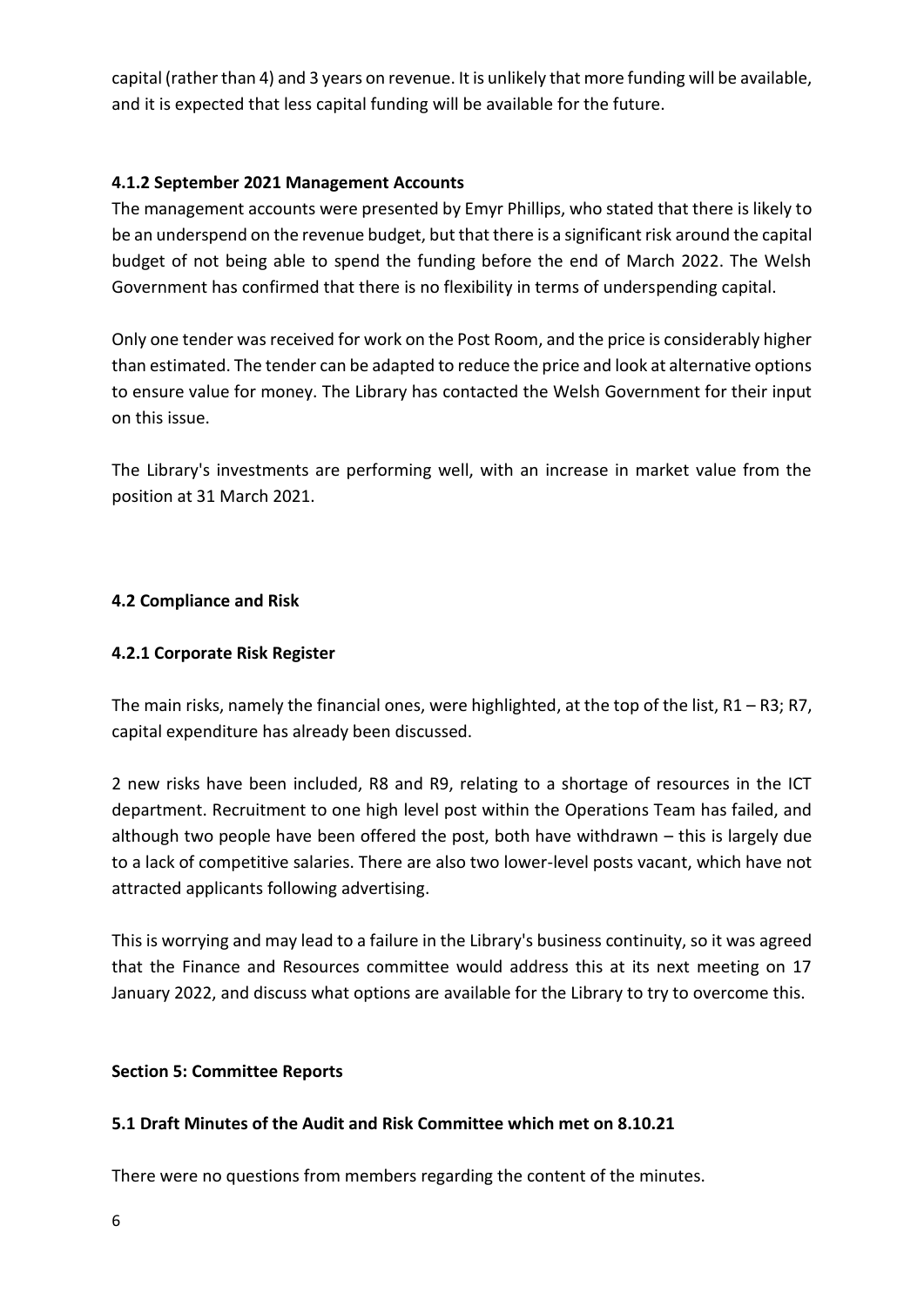## **5.2 Draft Minutes of the Buildings Panel which met on 19.10.21**

There were no questions from members about the content of the minutes

### **5.3 Draft Minutes of the Financial Planning Committee which met on 5.11.21**

There were no questions from members regarding the content of the minutes.

#### **5.4 Governance and Performance Committee 12.11.21 – verbal update**

An verbal update was received from the Chair who noted that the committee had had an intense discussion about the Library's research activities and how that can be aligned with the new strategy.

The Library is awaiting receipt of the remit letter, and once that has happened, a more detailed action plan together with performance indicators will be presented to the next committee meeting.

#### **Section 6: Any Other Business**

Away Day Meeting – no further progress on this.

Assessment of the Board's Effectiveness – this will be included in the Board's work plan for 2022.

Income Generation Report – confirmation was received that this will be discussed in conjunction with the impact report and the potential of the Library as a tourism destination which the Library is about to commission.

Fundraising – it was agreed that a paper would need to be provided on the Library's current strategy for the person who is appointed to undertake the fundraising work within the Library.

Elaine Treharne was congratulated on the publication of her volume *Perceptions of Medieval Manuscripts* recently.

**CLOSED SESSION HELD BETWEEN 9.30 - 10.15 - attended by Trustees, Chief Executive, Nia Bennett, Effectus HR, and Annwen Isaac, Human Resources Manager.**

**Summary of issues discussed and decisions taken at the closed session.**